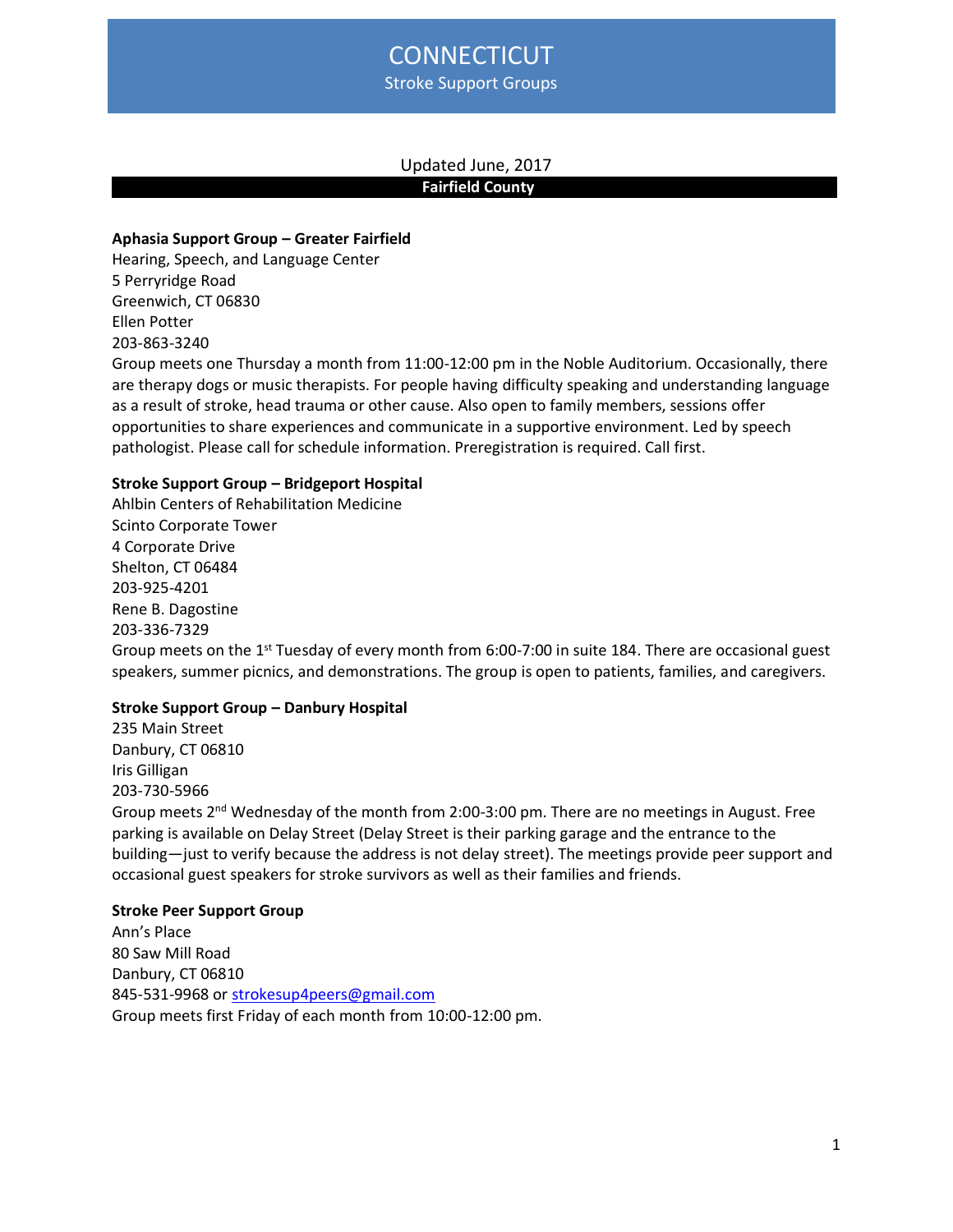## **Stroke Support Group – Norwalk Hospital**

34 Maple Avenue Norwalk, CT 06856 Mary Galasinski 203-855-3595 Group meets on the 4<sup>th</sup> Monday of every month from 3:00-4:00 pm at the 8 West Day Room. Refreshments are provided.

## **Stroke Support Group – Moving Forward: Taking Back Your Life**

32 Strawberry Hill Court Stamford, CT Leslie Jarbeau PT/OT 203-276-2662; voicemail 3568 Diane Powis PhD 203-276-2605 Group meets on the 2<sup>nd</sup> Monday of every month from 12:00-1:00 pm at the Tully Health Center in Conference Room C. This is a support group for those who have suffered illness or brain injury and now face physical or cognitive challenges.

## **Stroke Survivors and Caregivers Support Group**

St. Vincent's Medical Center 2800 Main Street Bridgeport, CT 06606 Jennifer Nascimento 203-576-5257 Group meets at the hospital every 3<sup>rd</sup> Wednesday of the month from 5:30-7:00 pm on Level C in the Seton Room. Refreshments are served and there are occasional guest speakers.

## **Hartford County .**

# **Central CT Stroke Club**

Bristol Senior Center 240 Strafford Avenue Bristol, CT 06010 Mernie Whitcomb 860-583-5373 Group meets every Friday from 1:00-3:00 pm in Room 109. This group offers informal motivational support.

## **Stroke Support Group**

Hospital for Special Care 2150 Corbin Avenue New Britain, CT 06053 Kristen Mooney 860-827-1958 ext. 5091 Group meets 2nd Tuesday of the month from 3:00-4:30 pm in the hospital conference room on the lower level. This group provides education, support, monthly guest speakers, and refreshments for stroke survivors and their caregivers and families.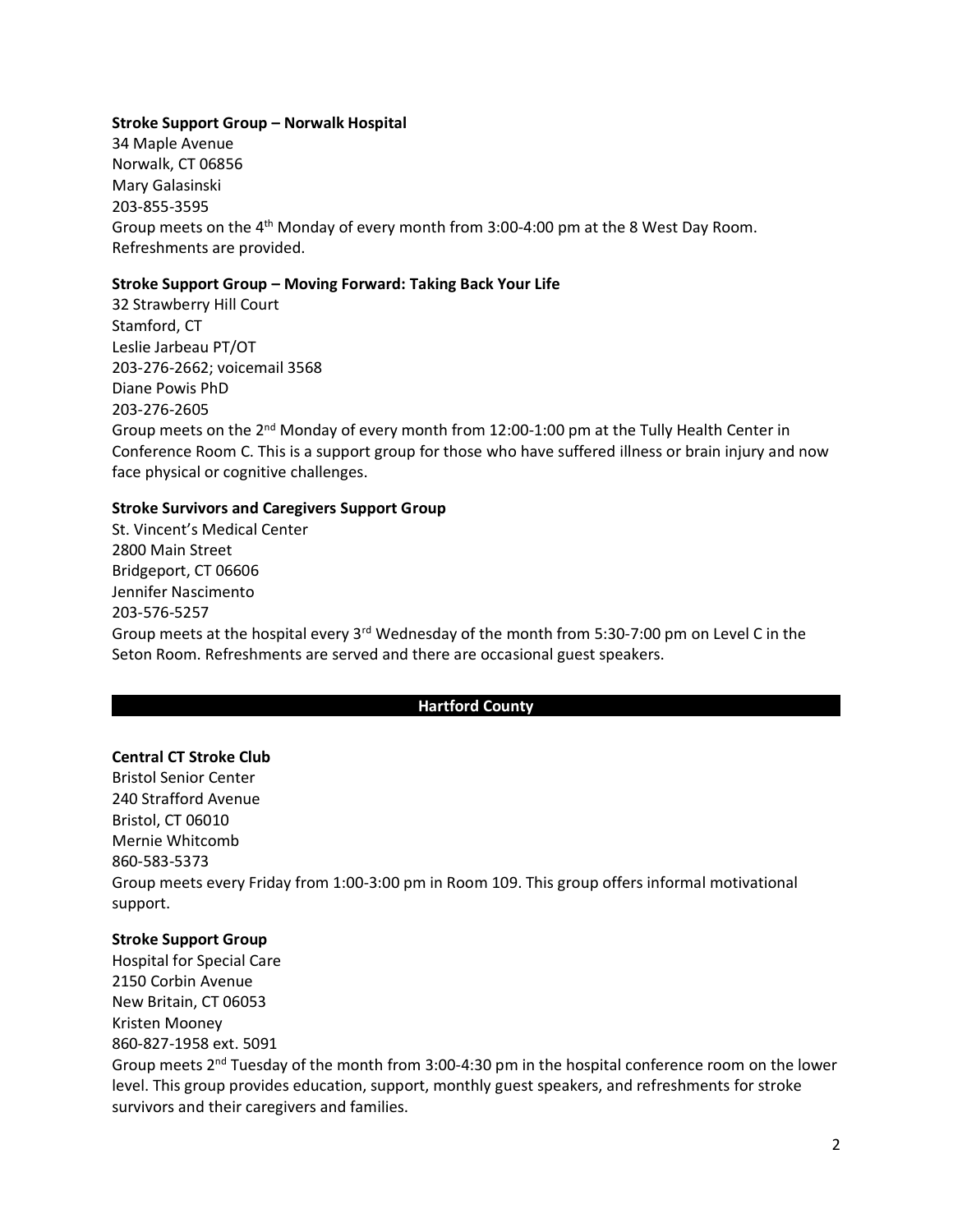## **Stroke Support Group**

Mt. Sinai Rehabilitation Hospital 490 Blue Hills Avenue Hartford, CT 06112 Joan Karpuk 860-714-2210 Meets the  $2^{nd}$  Monday of each month from 12:00-1:00pm in the Klein Room.  $1^{st}$  time attenders should call ahead of time.

# **Stroke Survivors Support Group**

Enfield Senior Center 299 Elm St. Enfield, CT 06082 Sandy Penot 860-763-7425 Meets the  $2^{nd}$  Tuesday each month at 10:00 a.m. This group is social and shares information. At times, speakers or activities are planned.

## **UConn Health Stroke Survivor Group**

UConn Health Center 263 Farmington Ave. Farmington, CT 06030 Jennifer Sposito 860-679-4846 Meets the 4<sup>th</sup> Wednesday every month from 12:00 – 1:00 p.m. to provide support and stroke education regarding prevention, risk factors, and daily life. Every month we invite a different guest speaker. Light refreshments are provided.

## **Wethersfield Stroke Club**

William Pitkin Community Center 516 Highland St. Wethersfield, CT 06109 Joan Haines 860-529-2281 The group meets at Williams Pitkin Community Center on the  $2^{nd}$  Tuesday of the month from 2:00-4:00 pm. There are no meetings in June, July, or August. In December and May, a potluck supper is served from 6:00-8:00 pm.

### **Litchfield County .**

### **Community Stroke Group**

Sharon Hospital 50 Hospital Road Sharon, CT 06069 Melissa Braislin 860-364-4446 The group meets every Friday at 11:00 am at Sharon Hospital in the Zelman room.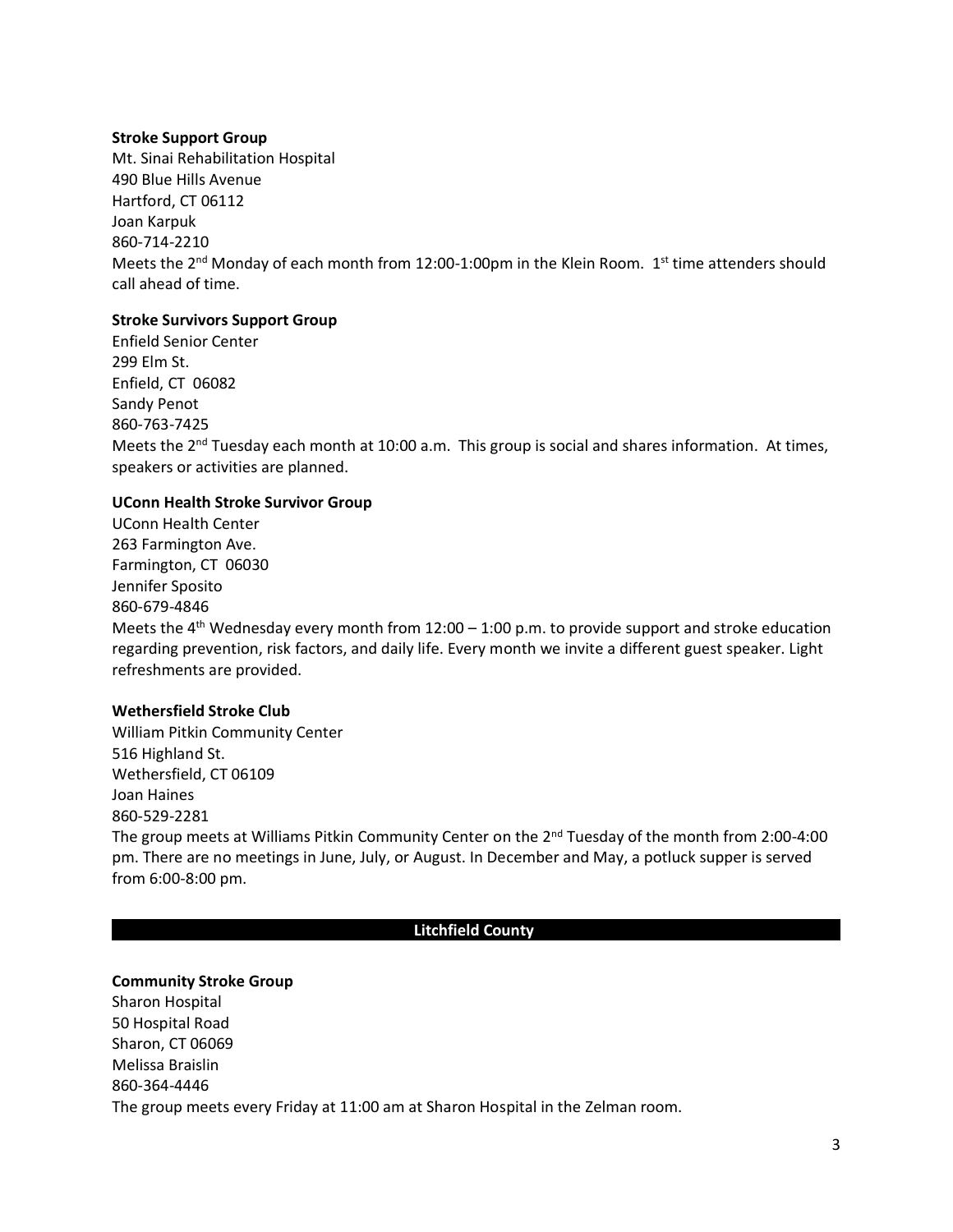## **Middlesex County .**

## **Estuary Stroke Support Group – Caregivers Support Group for Dementia/Alzheimer's**

Community VNA Guilford 220 Main Street Old Saybrook, CT 06475 Molly Spandley 860-388-4455 Group meets on the  $4<sup>th</sup>$  Thursday of each month at 1:00-2:30 pm. There are guest speakers.

#### **New Haven County .**

#### **Access Network (Southern Connecticut State University)**

501 Crescent St. Davis Hall New Haven, CT 06515 Jane Hindenlang 203-392-5957 This group offers sessions daily, Monday through Friday. Meeting times vary. Therapy, education, and support are provided. Registration is required for participation in this program. Please call Jane at 203- 392-5957 to register and get meeting times.

### **Life After Stroke Support Group at Griffin Hospital**

Center for Cancer Care at Griffin Hospital First Floor Conference Room 350 Seymour Avenue Derby, CT 06418 Rehabilitation Services Team at 203-732-7445

#### **Milford Stroke Support Group**

Milford Hospital Auditorium C 300 Seaside Avenue Milford, CT 06460 Amy Mooney; Mary Helgans 203-301-6262 Groups meets on the 3<sup>rd</sup> Wednesday of each month from  $4:00 - 5:00$  pm.

# **Stroke Club of Greater New Haven**

Miller Senior Center 2901 Dixwell Avenue Hamden, CT 06518 Florence Bergamini 203-287-2547